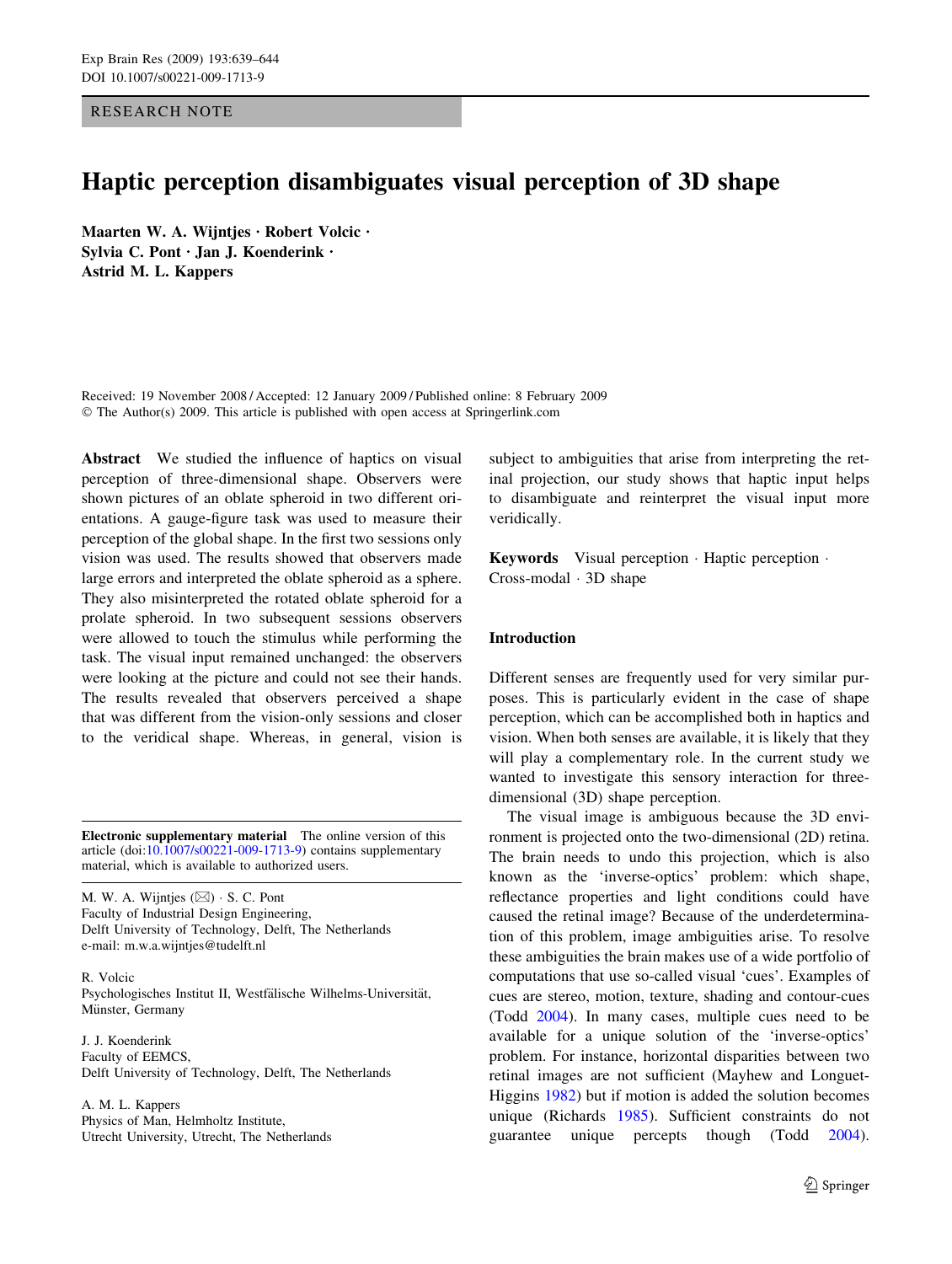<span id="page-1-0"></span>Interestingly, humans do not seem to be aware of these ambiguities. We are constantly experiencing a single solution and we are not consciously aware of 'multiple visual worlds' (Koenderink [2001\)](#page-5-0).

Haptic perception of shape is rather different. While many haptic illusions exist (e.g. Hayward [2008\)](#page-5-0), ambiguities due to projection are evidently not present. When a shape is probed by the fingers, the local shape and orientation are sensed by the mechanoreceptors, while the positions of the contact locations need to be encoded by muscle and joint receptors (kinaesthesia). The global shape can be perceived by sufficiently sampling these local inputs along the surface of the shape. Thus, the haptic channel has direct access to the shape, whereas the visual system needs to account for the projection transformations.

Two themes have dominated research on the interaction between vision and haptics. First, recognition of shapes has been studied (e.g. Newell et al. [2001](#page-5-0); Norman et al. [2008\)](#page-5-0). The main findings indicate that the two senses use partly similar but also partly different encoding principles. This makes the internal representation different and results in poorer recognition rates between senses than within senses. Second, it has been studied how sensory signals combine to form unitary percepts. When the inputs are in conflict, vision generally dominates (Rock and Victor [1964](#page-5-0)) but when the reliability of the visual signal is deteriorated, the haptic input receives increasingly more weight (Ernst and Banks [2002](#page-5-0)). These studies have been performed for length perception (Ernst and Banks [2002](#page-5-0)) and 2D shape perception (Helbig and Ernst [2007\)](#page-5-0). The projection problems that the visual system needs to solve are evidently not present in these low-dimensional stimuli. Therefore, we wanted to investigate how haptics can influence the visual perception of a 3D shape.

One of the best available methods to probe the visual depth inference is a gauge-figure task described by Koenderink et al. ([1992\)](#page-5-0): an observer adjusts an ellipse so that it appears as a circle lying on the surface of the stimulus (see Fig. 1). This essentially provides the experimenter with subjective local attitudes along various surface positions. These data can be converted into depth maps, which reveal how observers infer the third dimension (depth) from a 2D image. We designed an experiment in which the visual stimulus could simultaneously be viewed and touched. We measured how the subjective relief of a 3D shape depends on the availability of haptic input. One of the earlier studies in visual perception of 3D shape made use of ellipsoidal stimuli (Mingolla and Todd [1986](#page-5-0)). They reported that observers were biased to interpret the shape as if the major axes were aligned with the picture plane. Therefore, we used



Fig. 1 a Top view of experimental setup. The left hand explored the stimulus. The mirror allowed to juxtapose the visual stimulus on the haptic location. Viewing was monocular, the left eye was blocked. **b** The visual stimulus in the frontal  $(left)$  and oblique  $(right)$  position. On the left, two gauge-figures are depicted: the black indicates a 'proper' setting whereas the white is clearly wrong. c Frontal and top views of depth maps of observer MB for the vision-only condition. **d** Similar to **c**, but for the vision  $+$  haptics condition

an ellipsoid and presented it in two different orientations. Both a general depth stretch and an obliquely oriented major axis could potentially lead to visual errors, which in turn could benefit from haptic input.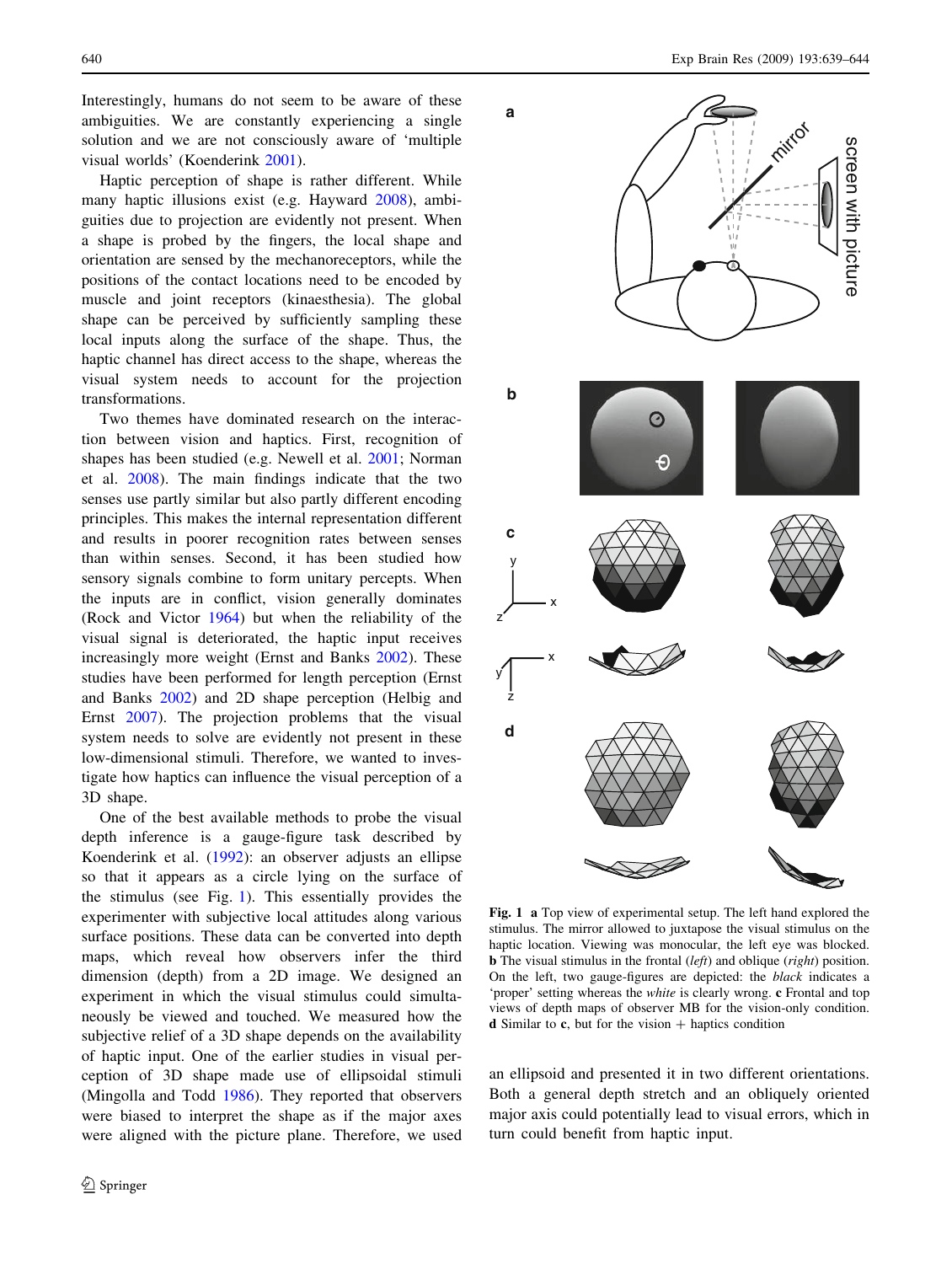#### <span id="page-2-0"></span>**Methods**

## Participants

Four volunteers (2 males and 2 females), who had normal or corrected-to-normal visual acuity, participated in this experiment. They were unfamiliar with the purpose of the research.

#### Materials and apparatus

The stimulus was an ellipsoid with main axes of  $10 \times 10 \times 3$  cm. For production a 3D printing technique (high quality stereolithography epoxy resins, precision of 0.1 mm) was used. Two similar versions were made and both were smoothed with sand paper. The visual stimulus was spray-painted matte white and the haptic stimulus was left unchanged.

The visual stimulus was photographed with a Canon EOS 400D. A white balance gauge was used to photometrically calibrate the images. To keep the visual experience as realistic as possible, the distance between the lens and the stimulus was similar to the distance between the observer and the screen, while using a neutral zoom of 50 mm. Thus, there were in principle proper perspective cues available to the observer (which could be relevant in the oblique condition). Because we did not want the observers to use the photographic 'depth of field' as a cue, we used the smallest aperture size (i.e. largest f-number) available: F20. This results in a picture that is equally focused throughout the depth range of the stimulus. The pictures were taken in a studio with black painted walls. The stimulus was placed directly below the light source, which was a row of fluorescent lights suspended on the ceiling.

During the experiment, the haptic stimulus was fixed on a standard and could be touched freely. As can be seen in Fig. [1](#page-1-0), a mirror construction was used so that the position of the haptic stimulus coincided with the position of the visual stimulus. A chin rest was used and viewing was monocular; vision through the left eye was blocked. The observer could only see the image on the screen and not the haptic stimulus. Viewing distance was 40 cm, which makes the visual stimulus subtending an angle of  $14^\circ$ .

## Procedure

The experiment consisted of four sessions. In the first two sessions the observers were presented with only the visual stimulus. In the last two sessions the observers performed essentially the same task, but also touched the haptic stimulus (see Fig. [1a](#page-1-0)). Two orientations of the stimulus were used: frontal (the short main axis of the ellipsoid was

normal to the picture plane) and oblique  $(45^{\circ}$  rotated) as can be seen in Fig. [1b](#page-1-0). The orientation condition was counterbalanced between the observers. Each session took approximately 15 min. The four sessions were completed subsequently with short breaks in between.

In each session, the observers had to perform a gaugefigure task: adjust an ellipse so that it appeared as a circle lying on the apparent surface of the stimulus. The gaugefigure is the projection of a circular disc with an orthogonally placed rod in the centre. Two examples of the gauge-figure can be seen on the left side of Fig. [1b](#page-1-0): the black example illustrates a 'proper' setting and the white example clearly shows an 'erroneous' setting. Observers used the mouse with their right hand and adjusted the attitude of the gauge-figure. A triangular grid was used over which the gauge-figure was shown in random order. In the frontal condition the total number of trials  $(n)$  was 50 and in the oblique condition 49. The output consisted of slant and tilt pairs ( $\sigma_i$ ,  $\tau_i$ ) that define the subjective orientation of the surface on the triangular grid  $(x_i, y_i)$ . These data can thus be used to reconstruct a depth profile  $(x_i, y_i, z_i)$  (see Koenderink et al. [1992](#page-5-0) for details of this procedure). This process can be compared with integration: if only the derivative (orientation) is known of a certain function, the original function (height profile) can be reconstructed by integration. Similar to mathematical integration, there is an unknown constant of integration, which in our case is the absolute depth. For the purpose of our study, absolute depth is irrelevant. The total number of reconstructed depth coordinates  $z_i$  is 35 for both conditions (less than  $n$  because of triangulation). In Fig. [1](#page-1-0)c, two examples (each with frontal and top view) of a depth map are shown.

#### Data analysis

#### Comparison within subjects

We wanted to analyse the difference between the visiononly and vision  $+$  haptics condition. To analyse the differences between the two conditions we linearly regressed the depth values of both conditions with each other. Let  $z_i^{\text{v}}$ and  $z_i^{v+h}$  be the depth profiles for the vision-only and  $vision + haptics condition, respectively, then the follow$ ing regression was performed:

$$
z_i^{\nu+h} = \delta + \zeta z_i^{\nu} + \zeta x_i \tag{1}
$$

The regression coefficient  $\delta$  is meaningless since it accounts for the arbitrary depth offset that results from the gauge-figure procedure. The coefficient  $\zeta$  indicates the depth gain between the two conditions: if the vision-only condition results in a higher relief surface then  $\zeta$  < 1, and vice versa. In the example data on the left side of Fig. [1](#page-1-0)c, d, it can be seen that in this case  $\zeta \leq 1$ . We tested whether  $\zeta$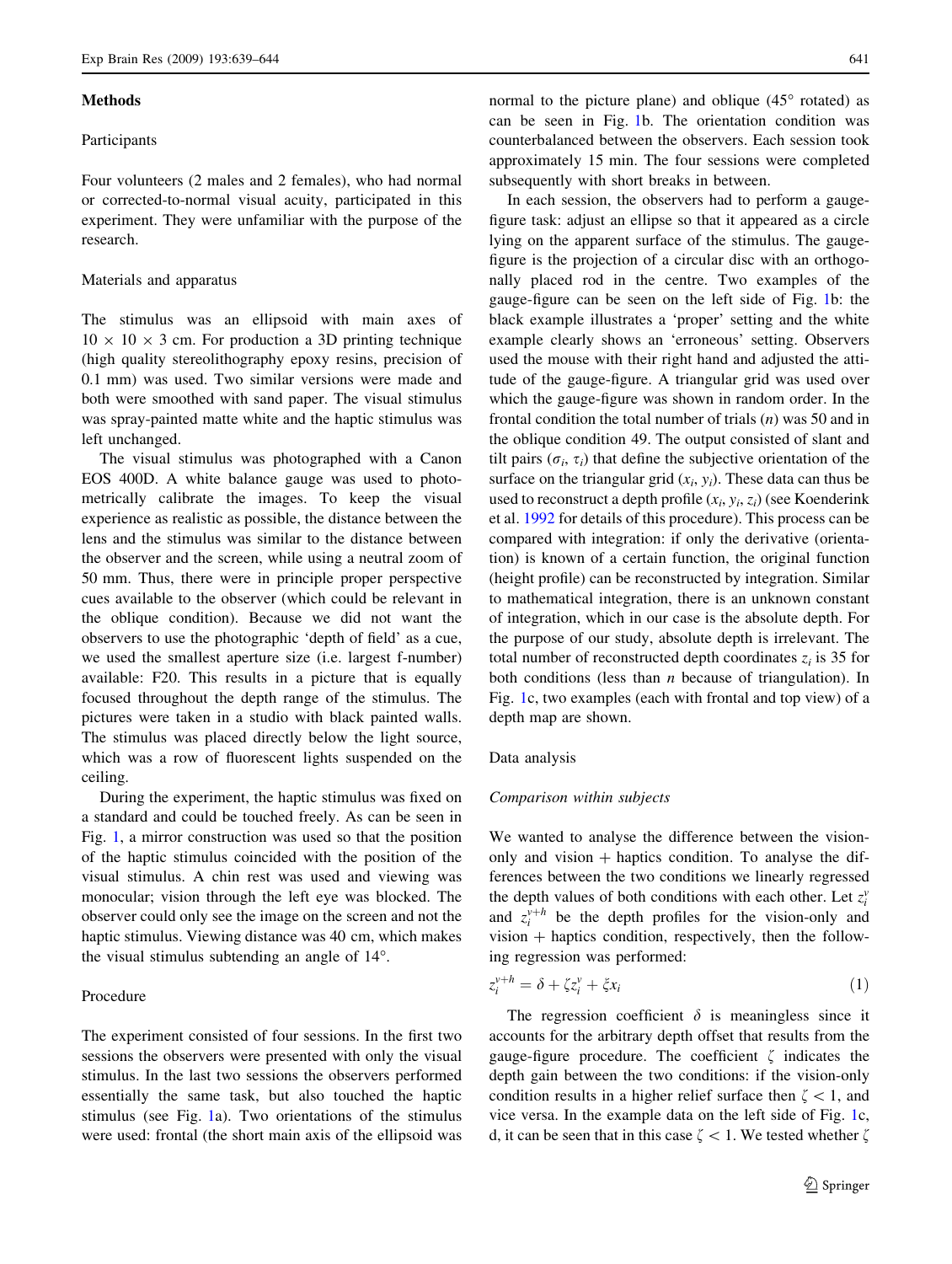<span id="page-3-0"></span>would statistically differ from 1 instead of from 0 since the former is more informative about whether the reliefs differ between the conditions. The last coefficient  $(\xi)$  accounts for a possible depth shear, or a so-called 'additive plane'. In theory, this shear could have any orientation, but we have restricted the model to only one direction because of the symmetry of our stimulus. The meaning of this coefficient can best be interpreted when looking at Fig. [1](#page-1-0)c and d. In these depth maps the x-axis goes from left to right. For the oblique condition (right side) the two maps seem to be rotated with respect to each other. This is an affine shear transformation (which could also be called 'affine rotation') and can be modelled by the regression along the x-direction. We predict that  $\xi$  will be 0 for frontal condition and 1 (relating to the  $45^{\circ}$  orientation) for the oblique condition.

#### Comparison with veridical

We also wanted to compare the raw settings of the gaugefigure with respect to the veridical shape. The shape is defined by the solution of  $f(x, y, z) = 0$  for

$$
f(x, y, z) = \left(\frac{x}{r_x}\right)^2 + \left(\frac{y}{r_y}\right)^2 + \left(\frac{z}{r_z}\right)^2 - 1\tag{2}
$$

where  $r_x$ ,  $r_y$ ,  $r_z$  are the three main ellipsoid radii. Furthermore, a rotation  $\theta$  around the y-axis is part of the model. We fixed  $r<sub>y</sub>$  at 1 because it is defined by the height of the stimulus in the picture. For each position in the triangulation we calculated the normal vector of the shape (Eq. 2) by  $\mathbf{n} = \nabla f(x, y, z)$ . The subjective normal vectors are defined by the slant  $\sigma$  and tilt  $\tau: \mathbf{n}_s = (\cos \tau \sin \sigma, \sin \tau \sin \sigma, \cos \sigma)$ . The fitting procedure aimed to minimise the inner product between the model and subjective normal vectors  $\langle \mathbf{n}, \mathbf{n}_s \rangle$ . We used a nonlinear regress procedure to minimise this function with respect to the parameters  $(r_x, r_z, \theta)$ . Veridical values would be  $(1, 0.3, 0)$  and  $(1, 0.3, \pi/4)$  for the frontal and oblique conditions, respectively.

## Results

# Comparison between and within subjects

To assess the similarity between the four observers we correlated the depth values of the reliefs between the observers within each condition. The average correlation was  $r = 0.92$  with a lowest value of  $r = 0.78$  and a highest value of  $r = 0.98$ . Because of this high consistency it makes sense to first look at the 'raw' data of observer MB in Fig. [1c](#page-1-0), d. A frontal and top view are available for each condition. On the left side, the 'frontal' data are shown. It can be clearly seen that the stimulus was perceived to be

much more curved (higher relief surface) when there was no haptic information available. On the other hand, when observers could touch the stimulus (Fig. [1](#page-1-0)d), they perceived the stimulus as flatter (and closer to veridicality). In the 'oblique' vision-only condition, the observers seemed to perceive a kind of egg shape (prolate spheroid), symmetrical around the y-axis. When the observers could explore the stimulus haptically, their percept seemed to change towards the veridical disc shape (oblate spheroid). Depth maps of all observers can be found in Supplementary material.

The regression coefficients defined in Eq. [\(1](#page-2-0)) are presented in Table 1. The depth stretch coefficients  $(\zeta)$  are all significantly below 1, reflecting that observers perceived the stimulus flatter when the stimulus could be touched. Furthermore, the affine rotation parameter  $(\xi)$  is nearly 0 in the frontal condition, whereas it is clearly negative in the oblique condition. This shows that observers perceived a differently oriented stimulus when touch was available. Note that the coefficient  $\xi$  is clearly non-zero. However,  $\xi$ was also below 1, the value that relates to a  $45^{\circ}$  orientation difference.

#### Comparison with veridical

To represent the 3D parameter data  $(r_x, r_z, \theta)$  comprehensively, we used a polar coordinate transformation where the radius (distance from origin) is represented by  $(r_r/r_x)$  and  $\theta$ is the polar angle. Note that the reciprocal of the axes ratio corresponds to a phase shift of 90°: a stimulus of  $(r_x, r_y,$  $r_z$  = (10, 10, 3) is similar to  $(r_x, r_y, r_z) = (3, 10, 10)$ rotated  $90^\circ$  around the y-axis. Therefore, we took the reciprocal value of  $(r_z/r_x)$  if it exceeded 1 and applied the phase shift  $\theta \rightarrow \theta + \pi/2$ . Furthermore, since the shape is invariant under 180° rotations we projected all data to the  $[0^{\circ}, 180^{\circ})$  interval.

Table 1 Results of the regression within observers and between the depth profiles from the different conditions (see Eq. [1](#page-2-0))

| Observer  | Condition | $\zeta(p_{\zeta=1})$ | $\xi(p_{\xi=0})$     |
|-----------|-----------|----------------------|----------------------|
| MB        | Frontal   | $0.45$ (< $0.0001$ ) | $-0.02(0.2876)$      |
| AD.       | Frontal   | $0.61$ (< $0.0001$ ) | $-0.02(0.2108)$      |
| <b>BH</b> | Frontal   | $0.31$ (< $0.0001$ ) | $-0.02(0.0016)$      |
| AB        | Frontal   | $0.26$ (< $0.0001$ ) | 0.00(0.5698)         |
| MB        | Oblique   | $0.73$ (< $0.0001$ ) | $0.37$ (< $0.0001$ ) |
| AD.       | Oblique   | $0.39$ (< $0.0001$ ) | $0.44$ (< $0.0001$ ) |
| BН        | Oblique   | $0.35$ (< $0.0001$ ) | $0.25$ (< $0.0001$ ) |
| AB        | Oblique   | $0.55$ (< $0.0001$ ) | $0.71$ (< $0.0001$ ) |
|           |           |                      |                      |

Parameter  $\zeta$  denotes the depth scaling along the viewing direction; a value of 1 would indicate no scaling. Parameter  $\xi$  indicates whether there is an orientation difference between the conditions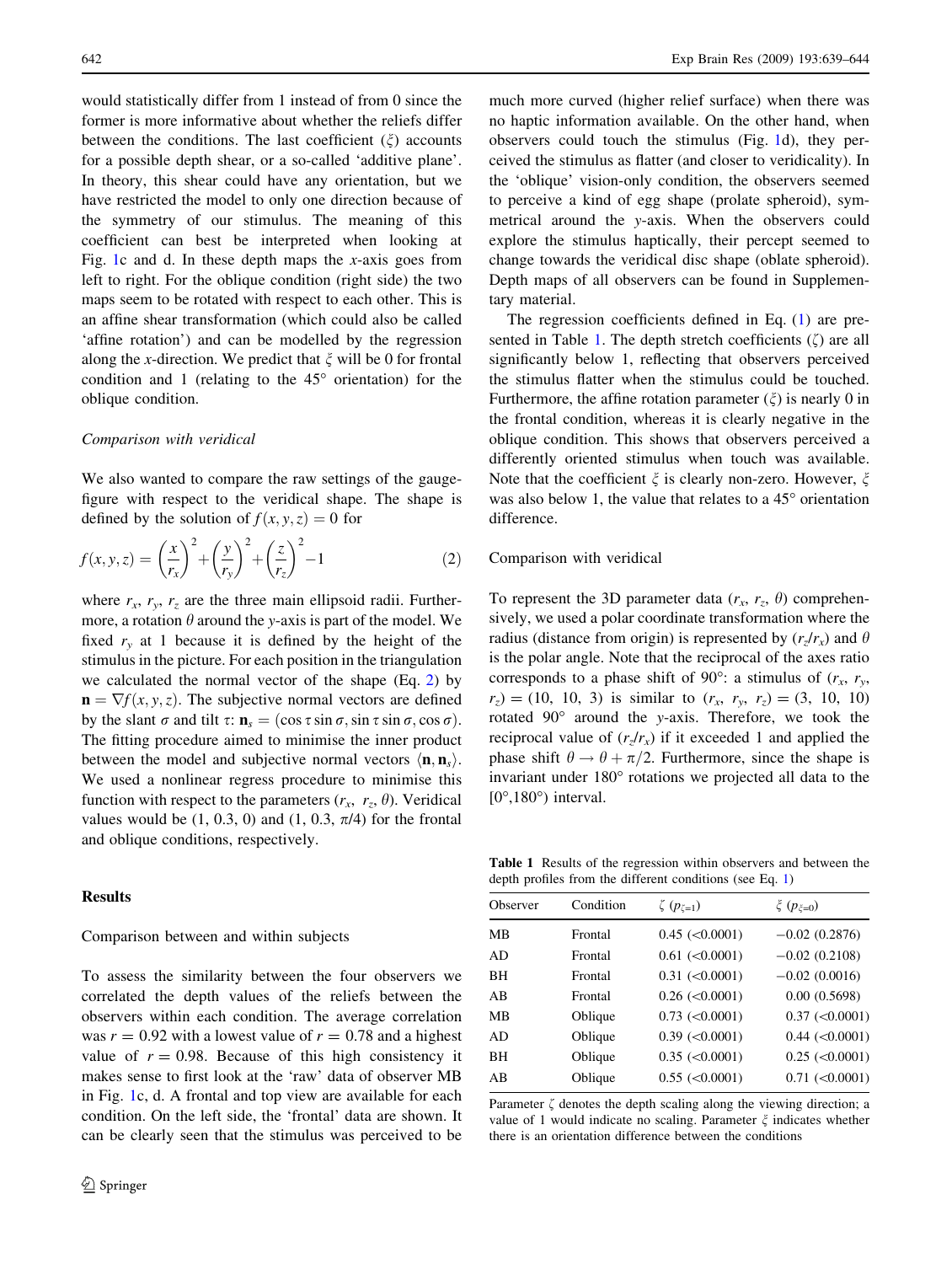The result is shown in Fig. 2. The thick semicircles at  $(r_z/r_x) = 0.3$  and  $(r_z/r_x) = 1$  represent ellipsoids with the veridical axes ratio and the axes ratio of a sphere, respectively. Note that points that are near the  $(r_r/r_r) = 1$  locus are rotationally symmetrical and therefore the value of  $\theta$ becomes meaningless (a sphere is rotation invariant). The black data represent the fitted shapes from the vision-only sessions and the grey data from the vision  $+$  haptics sessions. The black crosses represent the veridical stimulus. As can be seen, all vision-only data are positioned further towards the spherical shape  $(r<sub>z</sub>/r<sub>x</sub>) = 1$  than the  $vision + haptics data. Furthermore, the orientation is more$ veridical in the vision  $+$  haptics condition. Note that the rotations ( $\theta$ ) of the vision + haptics data from the oblique condition are all  $\langle 45^\circ \rangle$ . This means that although the observers perceived that the stimulus was obliquely oriented, they underestimated the amount of rotation. This result relates to the findings in the previous section that the  $\xi$  coefficients were all below 1.

## **Discussion**

The results show that haptic exploration can influence and improve visual perception of 3D shape. All observers perceived a shape that was less spherical and less oriented towards the picture plane when haptic information was added (Table [1](#page-3-0)). It was also shown that this percept was



Fig. 2 Polar plot representations of the results. The veridical shape is indicated by the *cross*. The angle  $\theta$  represents the orientation and the radius represents  $(r_z/r_x)$ 

closer to the veridical shape (Fig. 2). Furthermore, it can be seen in this figure that, although the vision-only condition is ambiguous, there still seems to be systematicity: all data points are around an axis ratio of about 0.8 and in roughly similar directions. Also the correlation between subjects was rather high. This indicates that observers resolve the ambiguity in an erroneous but surprisingly similar way. It may be tentative, but the spread in the shape parameters seems to be similar in the vision-only and the vision  $+$  haptics conditions (taking into account that it is a polar plot). This could mean that observers do adjust their percept towards the veridical shape, but preserve some idiosyncratic differences. What can also be observed from the vision  $+$  haptics data is that the orientation seems to be biased (all less than  $45^{\circ}$ ) but that the axes ratio is spread around 0.3. In the context of sensory integration (Ernst and Bülthoff [2004](#page-5-0)) it thus seems that the final orientation is based on an average of the two senses, whereas the depth stretch is completely dominated by the haptic input. In other words, curvature (second order shape information) is completely captured by haptics, whereas overall orientation (first order shape information) is integrated between the two senses. This latter finding has also been shown in the work of Ernst et al. [\(2000](#page-5-0)).

The orders of the vision-only and vision  $+$  haptics conditions were fixed, so one could argue that the effect is due to learning. The reason we did not perform the same experiment in reversed order is that this would elicit novel questions that are beyond the scope of this research. If observers participated first in a vision  $+$  haptics condition and subsequently in a vision-only condition, the latter session could show traces related to the previously touched stimulus. The results should then be interpreted in this memory-related context, which is certainly an interesting topic, but not in line with the current research question. Furthermore, we have strong indications that learning effects have played a negligible role in our experiment. First, the orientation condition was counterbalanced and there did not appear to be clear differences with respect to the order (see also Supplementary material). Second, it has been found in earlier studies that there are high correlations within subjects performing the same task multiple times (Koenderink et al. [2001\)](#page-5-0). This implies that observers do not change their percept from one session to the other and that the change reported in this study is due to haptic input.

The visual stimulus was a photograph of the original shape. One could argue that using the actual object as visual stimulus would be more ecological valid. The problem with using real visual objects in these kinds of experiments is that the gauge-figure needs to be projected onto the stimulus. This can be accomplished by using a laser system that renders the gauge-figure onto the stimulus (Koenderink et al. [1995](#page-5-0)). Perception of real 3D shapes is a